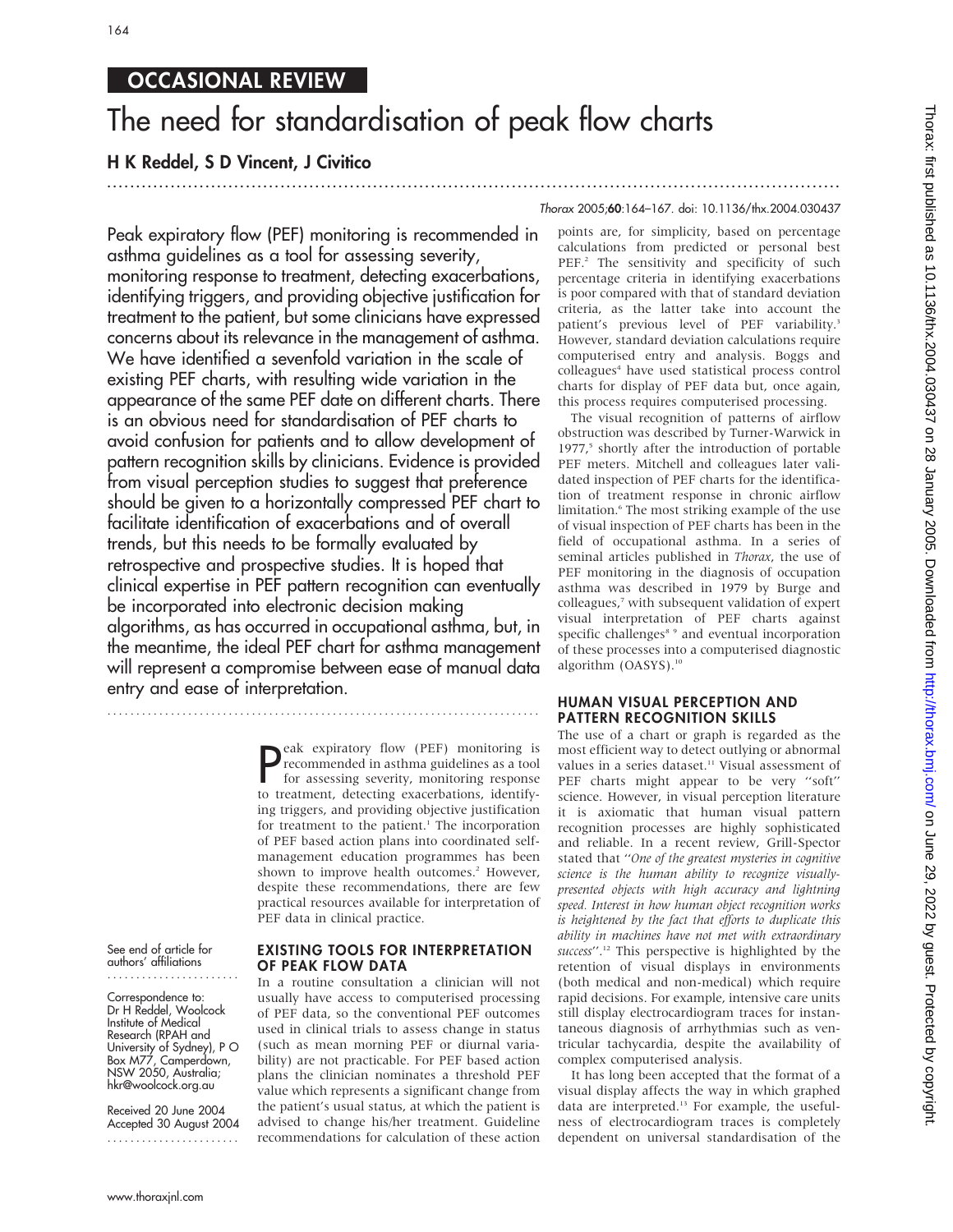recording scale; and we would quickly abandon analogue clocks if the ''12'' was orientated randomly around the dial. In the field of occupational asthma, standardisation of PEF charts was implemented at an early stage in recognition of its importance in the facilitation of expert pattern recognition.<sup>9</sup>

#### HOW MUCH VARIATION EXISTS BETWEEN PEF CHARTS AT PRESENT?

Asthma guidelines, while recommending PEF monitoring, do not specify a particular format for recording PEF. We have been able to obtain 17 different full range  $($ >500 l/min) PEF charts (table 1): eight packaged with PEF meters, four distributed by pharmaceutical companies, two published as online supplements to asthma guidelines (Global Initiative for Asthma (GINA) website;<sup>14</sup> British asthma guideline (BTS/ SIGN) website<sup>15</sup> which reproduces the Asthma UK brochure ''Your Personal Asthma Diary and Action Plan''16), a 1 year booklet (FP1010) available from the UK National Health Service, a prototype chart from our asthma clinic, and an OASYS chart designed for computerised plotting.9

There was considerable variation between the charts (table 1) in the range of PEF values which could be plotted, the number of measurements per day, and the number of days' data per page, the latter ranging from 4 days (GINA) to 57 days (Asthma Daily Record Card). Because of these variations, differences in the scale of the charts were not immediately obvious. Chart scale, calculated as the ratio of standardised vertical height to horizontal width, ranged from 100:825 for the GINA chart to 100:119 for the Asthma UK chart. This represents an almost sevenfold difference in scale between the two guideline charts. The scale rose to 100:82 on the prototype chart and 100:39 on the occupational asthma chart.

### EFFECT OF VARIATION IN CHART FORMAT ON THE INTERPRETATION OF PEF DATA

The effect of chart scale on the appearance of PEF data can be seen by plotting a sample exacerbation on each chart. Figure 1 shows a severe exacerbation experienced by a 49 year old woman during a viral respiratory infection on a background of good asthma control,<sup>17</sup> with PEF recorded from twice daily electronic spirometry on a MicroMedical DiaryCard spirometer. Peak flow fell by 31% (156 l/min, 8.3 standard deviations) below baseline over 4 days, then recovered over a further 6 days. For each chart the angle of onset of the exacerbation (mean slope over days 1–4) was reported as degrees from the horizontal. This angle ranged from  $10^{\circ}$  (GINA) to 52 $^{\circ}$  (Asthma UK), increasing to 62 $^{\circ}$  on the prototype chart and 75˚ on the occupational asthma chart (table 1). The resulting variation in the qualitative appearance of the sample exacerbation was striking. On horizontally expanded charts (fig 1A and B) the exacerbation onset and resolution were difficult to identify, but on horizontally compressed charts (fig 1C and D) the exacerbation stood out abruptly from adjacent data.

The implications of this variation in scale are obvious. Clinicians who repeatedly view PEF charts at patient visits should be able to develop clinical pattern recognition skills in the interpretation of PEF data.<sup>5 6</sup> However, if similar episodes may have a markedly different appearance according to which PEF chart was used, there is no opportunity for these skills to develop. In addition, if a whole exacerbation episode (steady state-deterioration-recovery-steady state) cannot be readily identified retrospectively on a particular chart format, then prospective detection of an evolving exacerbation on the same chart would be extremely difficult. It is relevant to note that highly compressed displays were used to demonstrate the temporal associations between viral infections and asthma exacerbations,<sup>18</sup> and to identify the differences between the V-shaped PEF changes of viral exacerbations and the chaotic PEF variation of uncontrolled asthma.17 A highly compressed chart appears to have been used in validating visual inspection of treatment response in COPD.<sup>6</sup>

The number of weeks of data which can be recorded on each chart page is also likely to have an impact on the interpretation of PEF data. The scale calculations in table 1 assumed a continuous record of 31 days but, in practice, charts displaying only a few days per page (e.g. GINA, AsthmaCare, UK Government booklet) would be difficult to interpret because of breaks in continuity between pages. Given the known time course of the response to inhaled corticosteroids and of exacerbations, long term PEF data,

| Chart                           | Source                                    | No of days of<br>data per page | <b>Range of PEF values</b><br>$(min-max, I/min)$ | Scale*  | Angle of onset of<br>exacerbation+ |
|---------------------------------|-------------------------------------------|--------------------------------|--------------------------------------------------|---------|------------------------------------|
| Global Initiative for Asthma    | Guidelines website <sup>14</sup>          | 4                              | 60-800                                           | 100:825 | 10 <sup>°</sup>                    |
| Allersearch                     | Packaged with PEF meter                   | 23                             | 50-700                                           | 100:382 | $22^\circ$                         |
| AsthmaCare                      | Pharmaceutical company                    | 14                             | $0 - 1000 \pm 1$                                 | 100:345 | $24^\circ$                         |
| <b>MicroPeak</b>                | Packaged with PEF meter                   | 28                             | 100-800                                          | 100:334 | $24^\circ$                         |
| <b>FDE</b>                      | Packaged with PEF meter                   | 14                             | $0 - 700$                                        | 100:324 | $25^\circ$                         |
| <b>Breath Alert</b>             | Packaged with PEF meter                   | 22                             | 100-700                                          | 100:268 | 29°                                |
| Assess                          | Packaged with PEF meter                   | 14                             | 50-900                                           | 100:251 | 31°                                |
| Asthma Daily Record Card        | Pharmaceutical company                    | 57                             | $0 - 1000$ <sup>±</sup>                          | 100:246 | $32^\circ$                         |
| Personal best                   | Packaged with PEF meter                   | 28                             | 50-900                                           | 100:237 | 33°                                |
| Allen & Hanburys                | Pharmaceutical company                    | 42                             | $50 - 650$                                       | 100:232 | $33^\circ$                         |
| MiniWright                      | Packaged with PEF meter                   | 42                             | $0 - 700$                                        | 100:230 | 33°                                |
| Peak flow meter charts (FP1010) | UK NHS                                    | 145                            | $0 - 700$                                        | 100:221 | 34 <sup>°</sup>                    |
| Big Bright Blue Breathing Book  | Pharmaceutical company                    | 31                             | $0 - 650$                                        | 100:174 | 41 <sup>°</sup>                    |
| Airzone                         | Packaged with PEF meter                   | 32                             | 100-700                                          | 100:157 | $44^\circ$                         |
| Your Personal Asthma Diary and  | Asthma UK, <sup>16</sup> reproduced on    | 28                             | 100-700                                          | 100:119 | $52^\circ$                         |
| Action Plan                     | British guideline website <sup>15</sup>   |                                |                                                  |         |                                    |
| Prototype chart                 | Woolcock Institute of Medical<br>Research | 56                             | $0 - 750$                                        | 100:82  | $62^\circ$                         |
| Occupational asthma format      | Bright and Burge <sup>9</sup>             | N/A                            | N/A                                              | 100:39  | $76^\circ$                         |

\*Scale was calculated as the ratio of vertical height to horizontal width. The vertical height was standardised such that 100 mm represented a range of 0–800 l/min, then the horizontal width was calculated for a period of 31 days.

-Angle formed by the first 4 days of the sample exacerbation in degrees from the horizontal.

`Axis unlabelled but 10 major divisions on vertical axis, so analysed as 0–1000 l/min for full range chart.

§This booklet contains sufficient 2 week charts for 1 year of monitoring.

This chart format is designed for computerised entry of multiple daily PEF values. A limited PEF range relevant to the individual patient is displayed, with 20  $l/min = 10$  mm and  $l day = 5$  mm.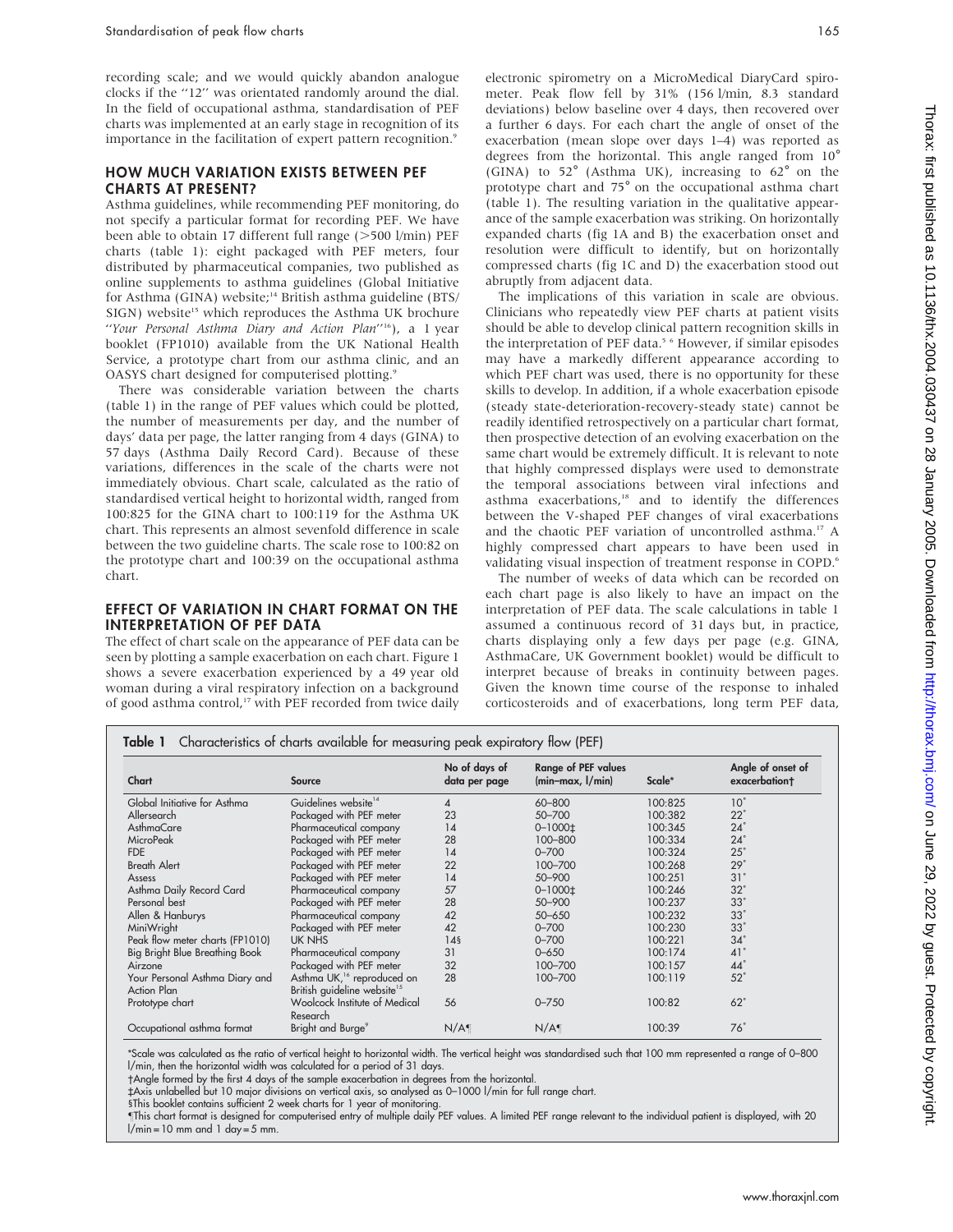

Figure 1 Seven weeks of PEF data, including a viral exacerbation, plotted on (A) Allersearch chart (standardised vertical:horizontal scale 100:382), (B) mini-Wright chart (scale 100:230), (C) prototype chart (scale 100:82), and (D) chart with standard occupational asthma proportions9 (scale 100:39). For comparison the charts have been standardised to a vertical range of 0–800 l/min and gridlines have been omitted. On horizontally expanded charts (A and B) the exacerbation onset and resolution are difficult to identify, but on horizontally compressed charts (C and D) the baseline PEF data form a solid "band" from which the onset of the exacerbation stands out clearly.

which may be used in patients with severe asthma or poor perception, would be best displayed with at least 4 weeks per page in order to identify time trends without excessive visual interruption.

#### NEURAL BASIS FOR THE EFFECT OF CHART SCALE ON APPEARANCE OF EXACERBATIONS

The qualitative differences in the appearance of PEF data on different charts are consistent with existing knowledge about visual search processes from psychometric and functional neuroimaging studies.<sup>19</sup> Attentive visual search involves serial focus on individual data points, but it has consistently been found that visual working memory can handle only 3–4 such individual points at once.<sup>20 21</sup> A second type of visual search process involves the pre-attentive identification of salient objects.12 These may be actual objects or perceived objects created by visual binding of multiple putatively separable data points.<sup>19</sup> We use this process when we visually integrate the dots of a Neo-Impressionist painting. Pre-attentive object detection is enhanced if the object ''pops out'' from the background data as an emergent feature,<sup>22</sup> with "pop out" enhanced by orientation (angle) contrast. Recent functional



Figure 2 Usefulness of three different PEF threshold values (action points) in detecting a viral asthma exacerbation experienced by two patients with different baseline (pre-exacerbation) PEF variability. For the patient in A with low baseline PEF variability, an action point of 60% best would have missed the exacerbation whereas, for the patient in B with high baseline PEF variability, an action point of 80% best would have grossly overdiagnosed exacerbations. For both patients an action point of three standard deviations below the mean would appear to have appropriately detected the exacerbation. See text (right) for a proposed method of estimating this cut off point.

neuroimaging studies have localised serial focusing to the primary visual cortex and object perception to the lateral occipital complex, and have shown that visual grouping "frees up" the primary visual cortex for attention to new items.<sup>23</sup>

These concepts can be applied to the observed differences between PEF charts. On horizontally expanded charts (fig 1A and B) each PEF is viewed as a separate point and is therefore compared in working visual memory with only a few adjacent values. Visual attention on an expanded chart thus focuses on day to day variation rather than on overall trends. With horizontal compression (fig 1C and D) the baseline PEF data are visually bound to form a solid ''band'', its thickness reflecting baseline PEF variability and its slope indicating whether PEF is stable or is rising or falling (as illustrated in Mitchell et al<sup>6</sup>). The exacerbation then "pops out" from the background data as a V-shaped object.

Furthermore, if fig 1C and D are uncovered from left to right as if the PEF data are being viewed prospectively, new PEF data which are similar to previous values appear to be visually added to the existing ''band''. However, the first low PEF (in this case, four standard deviations below mean) is too far away to be visually bound and is, instead, perceived as a separate, clearly abnormal point. This effect is enhanced by viewing the chart from a distance, suggesting that detection of the exacerbation is not due to examination of fine detail. Thus, importantly, visual recognition of onset of an exacerbation on a compressed chart appears to take into account the patient's existing level of variability.

#### POTENTIAL IMPLICATIONS FOR CONSTRUCTION OF ASTHMA ACTION PLANS

In view of the poor performance of percentage based action points in the diagnosis of asthma exacerbations,<sup>3</sup> as shown in fig 2, it is interesting to speculate about the potential for visual estimation of quality control based action points from a compressed PEF chart. As a rough guide, the ''band'' of baseline data will include approximately mean $\pm 1.96$ SD (95% confidence range), so a point three standard deviations below the mean—which has high sensitivity and specificity for diagnosis of exacerbations<sup>3</sup>—should lie below this band by approximately one quarter of the band's width. Such visual estimation of action points would be feasible in clinical practice but would obviously need careful validation, first with visual perception methodology and then with prospective clinical studies.

#### LIMITATIONS OF MANUAL DATA ENTRY ON COMPRESSED PEF CHARTS

Electronically entered data can be displayed in any desired format (as with OASYS), but the extent to which the scale of